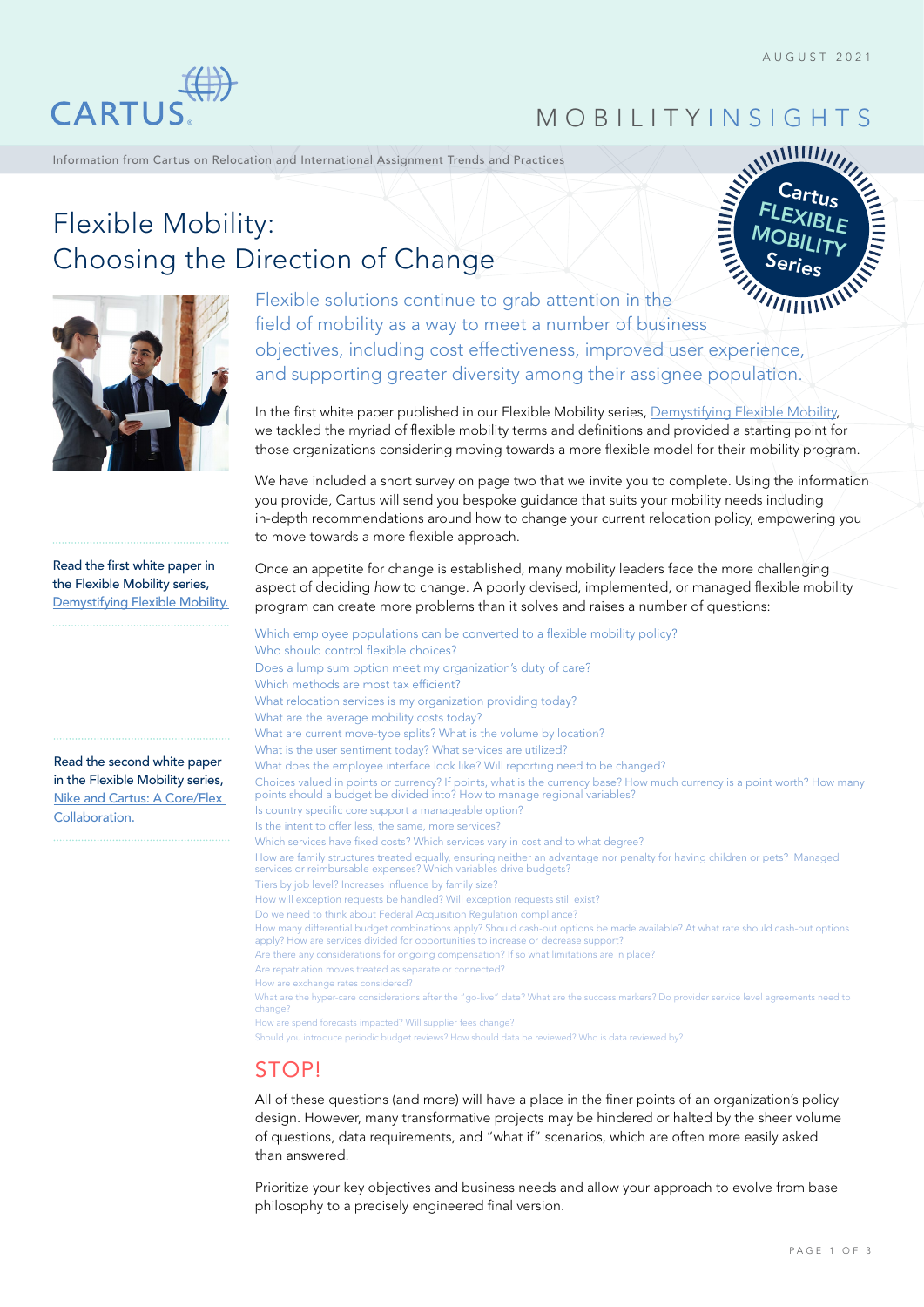

## MOBILITY INSIGHTS



## WHAT ARE YOUR BUSINESS PRIORITIES?

Ask most children (or adults) if they'd like pizza, fries, or ice cream, and the response will most likely be "Yes, please!" versus settling for a single indulgence. The same can be true of your business when offered cost savings, improved employee satisfaction, simplicity, and a rapid transformation process. Properly designed, many of these options need not be mutually exclusive, however dedicating thought to your business priorities and their order of importance will help answer any policy design questions.

When considering a policy re-design, rank the following from 1 to 8 in terms of your organization's business priorities:



If a decision supports one priority at the expense of another, ranking your absolute priorities in this way can speed up decision making during the policy design process. It can also provide initial guidance on the type of flexible policy that is most suited to your organization.

## FINDING YOUR FIT

Cartus has been supporting a number of client organizations with flexible mobility since this policytype was first introduced. In collaboration with our partners, Cartus designs and delivers a number of relocation policy models, from lump sum to fully fledged core/flex programs. (Read our most recent Flexible Mobility series white paper, [Nike and Cartus: A Core/Flex Collaboration.](https://cartus.com/files/4516/2160/1715/Nike_and_Cartus-A_Core-Flex_Collaboration-2021-05.pdf))

However you manage your relocation program today, Cartus' team of in-house experts would be delighted to speak with you and offer suggestions and insights on the potential of flexible mobility within your relocation program, including the methods that would be most aligned with your business priorities and unique values and challenges.

### INFORMATION GATHERING

With some initial direction on the structure of a revised mobility program, the next key action to enable a more detail-oriented portion of design is to prepare data. Whether managing internally or with the support of a relocation services provider like Cartus, having access to in-depth data will help to create your policy and test its robustness. As a best practise, the following is the most crucial data to support meaningful policy design:

## The Essentials

Cost data: Understanding current spend by the type of relocation support an organization offers its employees. This is crucial in testing future budget aspirations and quantifying the impact of change.

## [TAKE OUR SURVEY!](https://forms.office.com/r/NFSfg3ufAE)

Answer 5 simple questions and receive in-depth recommendations around how to change your current relocation policy. By using the data you provide in the survey, Cartus will send you bespoke guidance that suits your mobility needs, empowering you to move towards a more flexible approach.